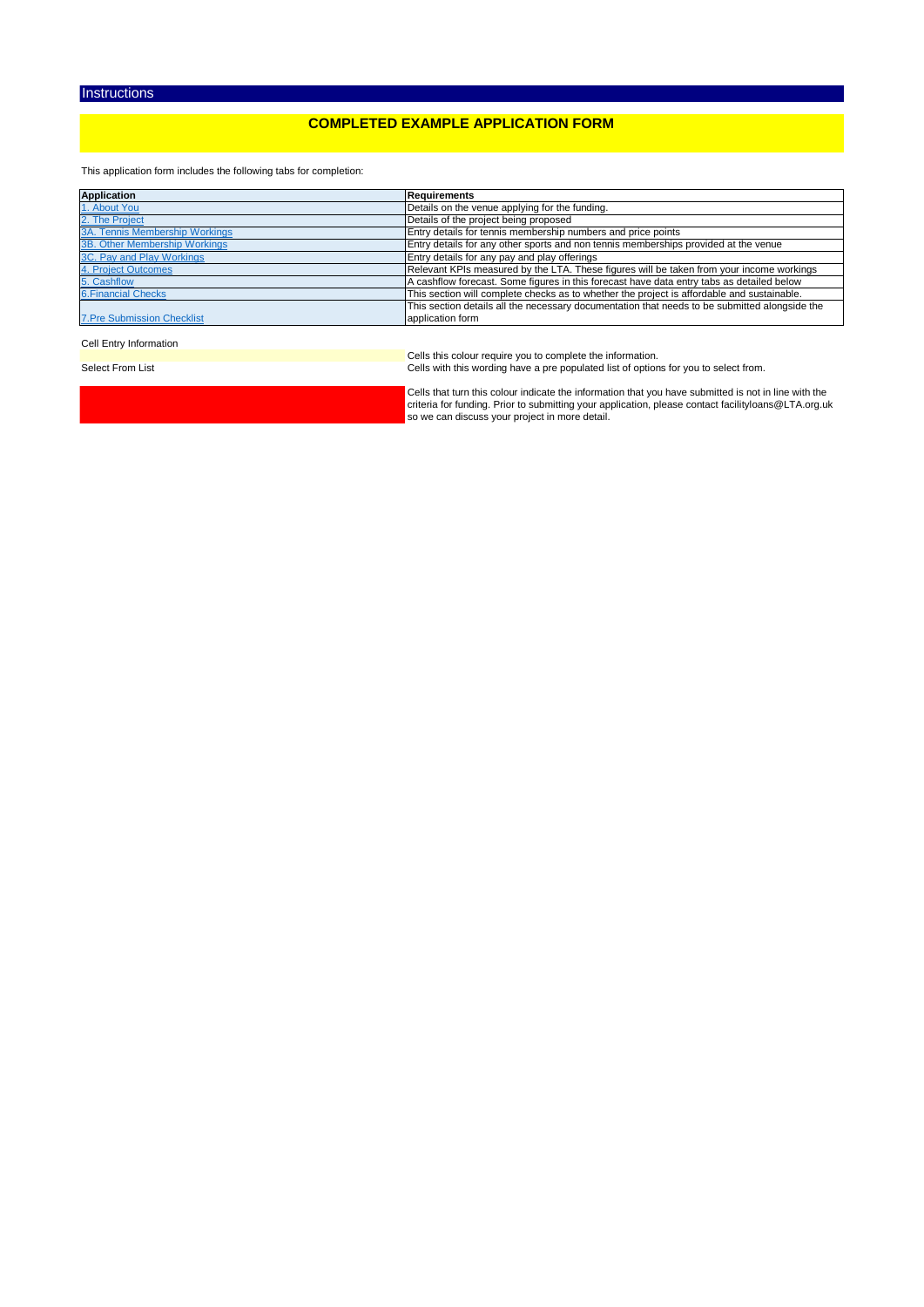## **Example Tennis Club Pre Submission Checklist LTA Loan Scheme for Capital Projects COMPLETED EXAMPLE APPLICATION FORM**

Please ensure you have the following information to hand so that it can be submitted with this application form.

| All relevant tabs in this spreadsheet complete            | Yes |
|-----------------------------------------------------------|-----|
| All checks green                                          |     |
| 2 sets of financial accounts                              | Yes |
| Evidence of security of tenure.                           | Yes |
| Final scheme design, lighting datapack and tendered costs | Yes |
| Proof of planning permission where applicable             | Yes |
| Evidence of secured partnership funding.                  | Yes |
| Evidence of the venues constitution                       | Yes |
| <b>Business Plan</b>                                      | Yes |
| Copy of coaching contract where applicable                | Yes |
| Technical services visit report                           | Yes |

Once completed, please submit your application to facilityloans@lta.org.uk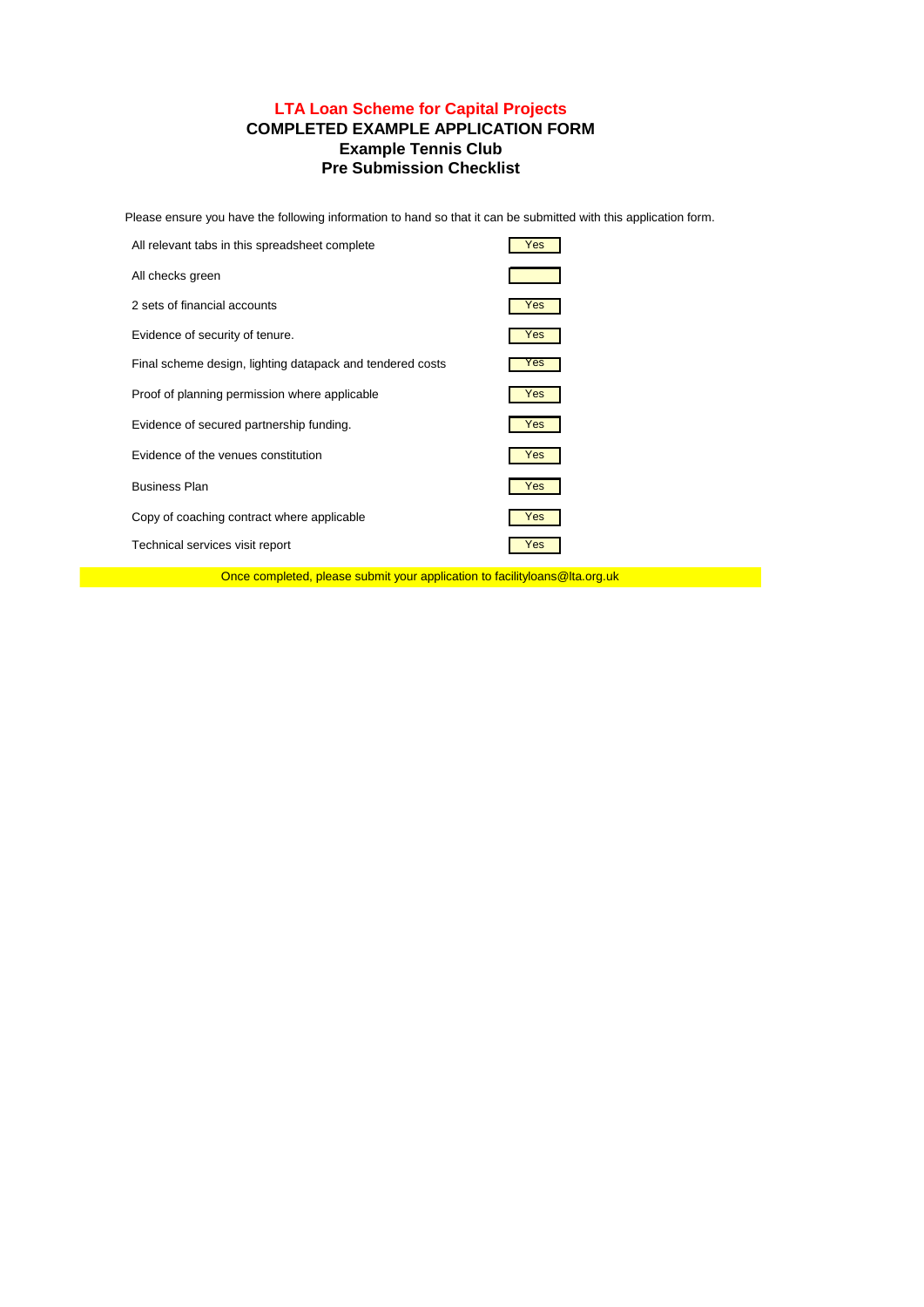| <b>Example Tennis Club</b>                |                                     |
|-------------------------------------------|-------------------------------------|
|                                           |                                     |
| <b>COMPLETED EXAMPLE APPLICATION FORM</b> |                                     |
| Name                                      | John Smith                          |
| <b>Contact Position</b>                   | <b>Project Lead</b>                 |
| E-mail                                    | projectlead@exampletennisclub.co.uk |
| Telephone Number                          | 1001001                             |
|                                           |                                     |

| 1.2 Venue Details                          |                               |
|--------------------------------------------|-------------------------------|
| Venue Name                                 | <b>Example Tennis Club</b>    |
| Venue Address Incl Postcode                | Priory Lane, London, SW15 5JQ |
| <b>LTA County</b>                          | <b>Surrey</b>                 |
| <b>Local Authority</b>                     | <b>Wandsworth</b>             |
| Year end date of last financial statements | 31/05/2018                    |

| 1.3 Venue Information                                                                                                         |                                   |
|-------------------------------------------------------------------------------------------------------------------------------|-----------------------------------|
| Is the venue an active LTA Registered venue?                                                                                  | Yes                               |
| Please state your registration number                                                                                         | <b>SUR999</b>                     |
| Which of the following categories best describes<br>your organisation?                                                        | Club                              |
| What tenure does the site have?                                                                                               | Leasehold                         |
| If leasehold how many years does the venue have<br>remaining on the lease?                                                    | 18                                |
| Who is the landlord who has granted the lease?                                                                                | <b>Wandsworth Borough Council</b> |
| What is the Land Registry number for the site?                                                                                | <b>IGY789JHG987</b>               |
| What is the Clubs constitution? If your constitution is<br>not listed please give details of your constitution in<br>Cell C33 | Company Limited by Guarantee      |
| Is your venue legally authorised to borrow money?                                                                             | Yes                               |
| Is your venue VAT registered?                                                                                                 | Yes                               |
| Are you able to reclaim VAT against the capital<br>project?                                                                   | <b>No</b>                         |
| Does the venue have the appropriate level of<br>insurance in place (i.e. Buildings and Contents)?                             | Yes                               |

| 1.4 Facilities                                          |                                                                          |                          |
|---------------------------------------------------------|--------------------------------------------------------------------------|--------------------------|
| <b>Type of Courts</b>                                   | Number of Courts After Project Completed                                 | Sinking Fund Requirement |
| Number of Porous Asphalt Courts                         |                                                                          | £7,200.00                |
| Number of Acrylic Courts                                |                                                                          | £0.00                    |
| Number of Artificial Grass Courts                       |                                                                          | £0.00                    |
| Number of Artificial Clay Courts                        |                                                                          | £0.00                    |
| Number of Courts Floodlit                               |                                                                          | £3,600.00                |
|                                                         | <b>Total Sinking Fund</b>                                                | £10,800.00               |
| Please describe other facilities at your venue here.    | We have a small clubhouse and decking area which is central to the club. |                          |
| Are all the facilities at your venue accessible to all? | Yes.                                                                     |                          |

| 1.5 Coaching                                                                                                                  |  |
|-------------------------------------------------------------------------------------------------------------------------------|--|
| Please explain the existing relationship with your<br>head coach, including financial arrangements<br>between the two parties |  |
| Is there a formal contract in place?                                                                                          |  |

| 1.6 Current Borrowing |                           |           |
|-----------------------|---------------------------|-----------|
| Type of Borrowing     | <b>Amount Outstanding</b> | Repaid By |
| <b>Bank Loan</b>      |                           |           |
| Members Loans         |                           |           |
| <b>LTA Loans 1</b>    | 500                       | 2020      |
| <b>LTA Loans 2</b>    | 37,620                    | 2028      |
| Mortgage              |                           |           |
| Other Loans (Specify) |                           |           |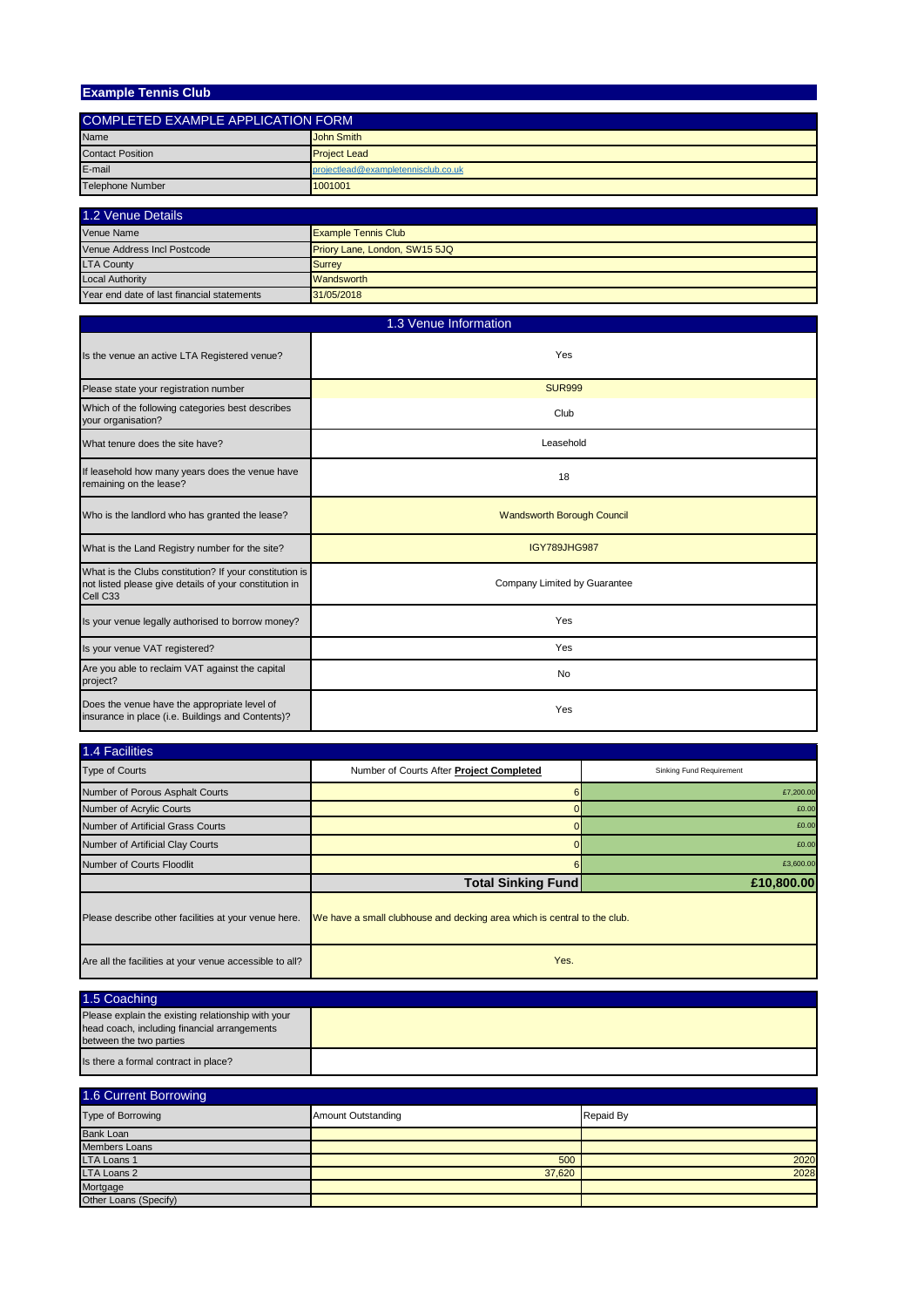#### COMPLETED EXAMPLE APPLICATION FORM

We are looking at building 2 new floodlit courts at the club on an area of land that used to house two grass courts. We will create a new pathway that will connect the two new courts to the main clubhouse and the other two hard courts that sit in front of where we plan to build. The project will include landscaping,<br>the removal of a number of trees and the creation of a tempo access system to the two new courts so that we are able to offer pay and play access to the local community.

#### 2.2 Why is the project needed?

We have reached a point where we are struggling to accommodate all the demand for court time at the club. We have successfully grown our coaching programme but in order to accommodate this growth we need to allocate extra court time which is resulting in it becoming harder for members to book a court for casual play etc. An additional two courts would allow us to continue to grow our successful programme and continue to accommodate new members to the<br>club. Whilst we have successfully grown our membership in recent year

#### 2.3 How will the project grow participation?

The new courts will allow us to continue to welcome new members to the club as well as offering pay and play opportunities to the local community.

| 2.4 Project Costs                |                                                                                             |          |
|----------------------------------|---------------------------------------------------------------------------------------------|----------|
| <b>Element of Project</b>        | <b>Brief Description</b>                                                                    | Cost     |
| <b>New Court Works</b>           | Two new porous asphalt courts with ducting provision for floodlights                        | £72,000  |
| Works to existing courts         |                                                                                             | £0       |
| Floodlighting                    | Provision of new 6.7m high LED lights to cover both courts.                                 | £24,000  |
| <b>Court Covers</b>              |                                                                                             | £0       |
| Online Booking and Access System | Inclusion of CIA gate access system on gate.                                                | £6,000   |
| Fencing                          | Provision of new chain-link fencing surrounding the whole block with one normal access gate | £12,000  |
| <b>Court Equipment</b>           |                                                                                             | £0       |
| <b>Social Facilities</b>         |                                                                                             | £0       |
| Pathway                          | Landscaping of a new pathway connecting the courts to the clubhouse                         | £3,000   |
| Other (Please State)             |                                                                                             | £0       |
| Other (Please State)             |                                                                                             | £0       |
|                                  | <b>Net Cost</b>                                                                             | £117.000 |

| Allowance for Fees - 8%           | £9,360.00  |
|-----------------------------------|------------|
|                                   |            |
| Allowance for Contingencies - 10% | £12,636.00 |
|                                   |            |
| Allowance for VAT - 20%           | £27,799.20 |
|                                   |            |

**Total Project Cost** *£166,795.20* **<b>£166,795.20** 

**Technical Services Fee £1,500**

| <b>Total Project Cost</b> | £168,295,20 |
|---------------------------|-------------|

| 2.5 Project development                                                                       |                                                                                                                                                                                 |  |
|-----------------------------------------------------------------------------------------------|---------------------------------------------------------------------------------------------------------------------------------------------------------------------------------|--|
| Have you received a technical services<br>visit from one of the LTA technical<br>consultants? | Yes, a technical services visit was carried out by Sports Facility Planning and Design. We have also received a<br>specification against which quotations were received.        |  |
| How much partnership funding have you<br>secured?                                             | £45,000                                                                                                                                                                         |  |
| Please tell us the sources of your<br>partnership funding?                                    | We have secured £45,000 from the London Marathon Charitable Trust.                                                                                                              |  |
| How much of your own funds are you<br>using?                                                  | £39,295                                                                                                                                                                         |  |
| Please tell us if you were unsuccessful<br>with any partnership funding applications.?        | Biffa Environmental Trust - We were unsuccessful as we are not located within the designated funding zone.                                                                      |  |
| How much funding are you applying for?                                                        | £84,000                                                                                                                                                                         |  |
| The maximum loan period will be 10 years.<br>What repayment term are you seeking?             | 10                                                                                                                                                                              |  |
| Anticipated start date                                                                        | Apr-19                                                                                                                                                                          |  |
| Anticipated end date                                                                          | <b>Jul-19</b>                                                                                                                                                                   |  |
| Have you obtained quotes for the work, if<br>so how many and who are the<br>contractors?      | Yes, we have received quotes from Trevor May Contractors, Fosse Contractors and Chiltern Sports. For floodlights<br>we have received tenders from Luminance Pro and Surface Lux |  |
| Have you obtained planning permission for<br>the project if required?                         | Yes                                                                                                                                                                             |  |
| What is the reference number for your<br>Planning Approval if required?                       | WAND18/18/2001939103                                                                                                                                                            |  |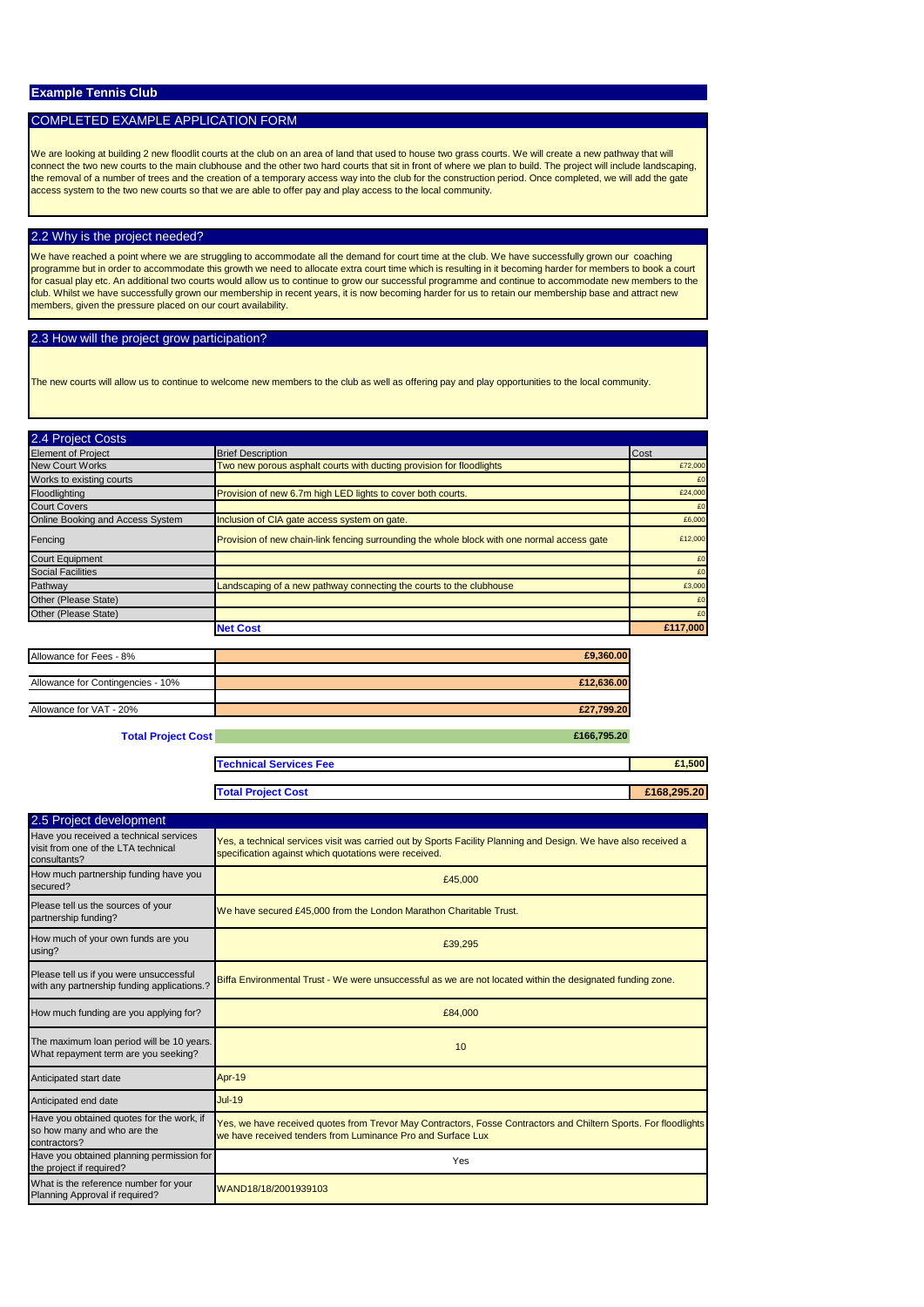## $\overline{\text{co}}$  A. Tennis Membership Income Workings

**Assumptions** Can the club reclaim VAT? No

| <b>Membership</b>                          | 2018<br><b>Actuals</b> | 2019<br><b>Forecast</b> | 2020<br><b>Forecast</b> | 2021<br><b>Forecast</b> | 2022<br><b>Forecast</b> | 2023<br><b>Forecast</b> | 2024<br><b>Forecast</b> |
|--------------------------------------------|------------------------|-------------------------|-------------------------|-------------------------|-------------------------|-------------------------|-------------------------|
| <b>Prices (annual)</b>                     |                        |                         |                         |                         |                         |                         |                         |
| Adult                                      |                        |                         |                         |                         |                         |                         |                         |
| <b>Adult</b>                               | £120.00                | £120.00                 | £120.00                 | £130.00                 | £130.00                 | £140.00                 | £140.00                 |
| <b>Working away</b>                        | £0.00                  | £0.00                   | £0.00                   | £0.00                   | £0.00                   | £0.00                   | £0.00                   |
| Senior                                     | £0.00                  | £0.00                   | £0.00                   | £0.00                   | £0.00                   | £0.00                   | £0.00                   |
| <b>Student</b><br>Family                   | £0.00                  | £0.00                   | £0.00<br>£180.00        | £0.00                   | £0.00<br>£190.00        | £0.00                   | £0.00                   |
| <b>Additional category</b>                 | £180.00                | £180.00                 |                         | £190.00                 |                         | £200.00                 | £200.00                 |
| <b>Additional category</b>                 |                        |                         |                         |                         |                         |                         |                         |
| <b>Additional category</b>                 |                        |                         |                         |                         |                         |                         |                         |
| <b>Additional category</b>                 |                        |                         |                         |                         |                         |                         |                         |
|                                            |                        |                         |                         |                         |                         |                         |                         |
| Junior                                     |                        |                         |                         |                         |                         |                         |                         |
| <b>Under 8</b><br>Under 12                 | £0.00<br>£0.00         | £0.00<br>£0.00          | £0.00<br>£0.00          | £0.00<br>£0.00          | £0.00<br>£0.00          | £0.00<br>£0.00          | £0.00<br>£0.00          |
| Under 14                                   | £0.00                  | £0.00                   | £0.00                   | £0.00                   | £0.00                   | £0.00                   | £0.00                   |
| Under 16                                   | £0.00                  | £0.00                   | £0.00                   | £0.00                   | £0.00                   | £0.00                   | £0.00                   |
| Under 18                                   | £20.00                 | £20.00                  | £20.00                  | £20.00                  | £20.00                  | £20.00                  | £20.00                  |
| <b>Additional category</b>                 |                        |                         |                         |                         |                         |                         |                         |
| <b>Additional category</b>                 |                        |                         |                         |                         |                         |                         |                         |
| <b>Additional category</b>                 |                        |                         |                         |                         |                         |                         |                         |
| <b>Additional category</b>                 |                        |                         |                         |                         |                         |                         |                         |
|                                            |                        |                         |                         |                         |                         |                         |                         |
| <b>Member numbers</b>                      | 2018<br><b>Actuals</b> | 2019                    | 2020                    | 2021<br><b>Forecast</b> | 2022                    | 2023<br><b>Forecast</b> | 2024                    |
|                                            |                        | <b>Forecast</b>         | <b>Forecast</b>         |                         | <b>Forecast</b>         |                         | <b>Forecast</b>         |
| Adult                                      |                        |                         |                         |                         |                         |                         |                         |
| Adult                                      | 231                    | 250                     | 260                     | 265                     | 270                     | 275                     | 280                     |
| Working away                               | $\mathbf 0$            | 0                       | 0                       | $\mathbf{0}$            | 0                       | $\mathbf{0}$            | 0                       |
| Senior                                     | $\mathbf 0$            | $\mathbf 0$             | $\mathbf 0$             | $\mathbf{0}$            | $\mathbf 0$             | $\mathbf{0}$            | $\mathbf 0$             |
| Student                                    | $\mathbf 0$            | $\mathbf 0$             | $\mathbf 0$             | $\mathbf{0}$            | $\mathbf 0$             | $\mathbf{0}$            | $\mathbf{0}$            |
| Family<br>Additional category              | 49                     | 55                      | 60                      | 65                      | 70                      | 75                      | 80                      |
| Additional category                        |                        |                         |                         |                         |                         |                         |                         |
| Additional category                        |                        |                         |                         |                         |                         |                         |                         |
| Additional category                        |                        |                         |                         |                         |                         |                         |                         |
| <b>Total Adult</b>                         | 280                    | 305                     | 320                     | 330                     | 340                     | 350                     | 360                     |
|                                            |                        |                         |                         |                         |                         |                         |                         |
|                                            |                        |                         |                         |                         |                         |                         |                         |
| Junior<br>Under 8                          | $\mathbf{0}$           | $\mathbf 0$             | 0                       | $\mathbf 0$             | $\mathbf 0$             | $\mathbf 0$             | $\mathbf 0$             |
| Under 12                                   | $\mathbf 0$            | $\mathbf 0$             | $\overline{0}$          | $\mathbf 0$             | $\mathbf 0$             | $\mathbf{0}$            | $\mathbf 0$             |
| Under 14                                   | $\mathbf 0$            | $\mathbf 0$             | 0                       | $\mathbf 0$             | $\mathbf 0$             | $\overline{0}$          | $\mathbf 0$             |
| Under 16                                   | $\overline{0}$         | $\overline{0}$          | $\overline{0}$          | $\overline{0}$          | $\overline{0}$          | $\overline{0}$          | $\mathbf 0$             |
| Under 18                                   | 82                     | 90                      | 100                     | 110                     | 115                     | 120                     | 125                     |
| Additional category                        |                        |                         |                         |                         |                         |                         |                         |
| Additional category                        |                        |                         |                         |                         |                         |                         |                         |
| Additional category                        |                        |                         |                         |                         |                         |                         |                         |
| Additional category<br><b>Total Junior</b> | 82                     | 90                      | 100                     | 110                     | 115                     | 120                     | 125                     |
|                                            |                        |                         |                         |                         |                         |                         |                         |
| <b>Tennis membership</b><br>income         | 2018<br><b>Actuals</b> | 2019<br><b>Forecast</b> | 2020<br><b>Forecast</b> | 2021<br><b>Forecast</b> | 2022<br><b>Forecast</b> | 2023<br><b>Forecast</b> | 2024<br><b>Forecast</b> |
|                                            |                        |                         |                         |                         |                         |                         |                         |
| Adult<br>Adult                             | £27,720                | £30,000                 | £31,200                 | £34,450                 | £35,100                 | £38,500                 | £39,200                 |
| Working away                               | £0                     | £0                      | £0                      | £0                      | £0                      | £0                      | £0                      |
| Senior                                     | £0                     | £0                      | £0                      | £0                      | £0                      | £0                      | £0                      |
| Student                                    | £0                     | £0                      | £0                      | £0                      | £0                      | £0                      | £0                      |
| Family                                     | £8,820                 | £9,900                  | £10,800                 | £12,350                 | £13,300                 | £15,000                 | £16,000                 |
| Additional category                        | £0                     | £0                      | £0                      | £0                      | £0                      | £0                      | £0                      |
| Additional category                        | £0                     | £0                      | £0                      | £0                      | £0                      | £0                      | £0                      |
| Additional category<br>Additional category | £0<br>£0               | £0<br>£0                | £0<br>£0                | £0<br>£0                | £0<br>£0                | £0<br>£0                | £0<br>£0                |
|                                            |                        |                         |                         |                         |                         |                         |                         |
| Junior<br>Under 8                          | £0                     | £0                      | £0                      | £0                      | £0                      | £0                      |                         |
| Under 12                                   | £0                     | £0                      | £0                      | £0                      | £0                      | £0                      | £0<br>£0                |
| Under 14                                   | £0                     | £0                      | £0                      | £0                      | £0                      | £0                      | £0                      |
| Under 16                                   | £0                     | £0                      | £0                      | £0                      | £0                      | £0                      | £0                      |
| Under 18                                   | £1,640                 | £1,800                  | £2,000                  | £2,200                  | £2,300                  | £2,400                  | £2,500                  |
| Additional category                        | £0                     | £0                      | £0                      | £0                      | £0                      | £0                      | £0                      |
| Additional category                        | £0                     | £0                      | £0                      | £0                      | £0                      | £0                      | £0                      |
| Additional category<br>Additional category | £0<br>£0               | £0<br>£0                | £0<br>£0                | £0<br>£0                | £0<br>£0                | £0<br>£0                | £0<br>£0                |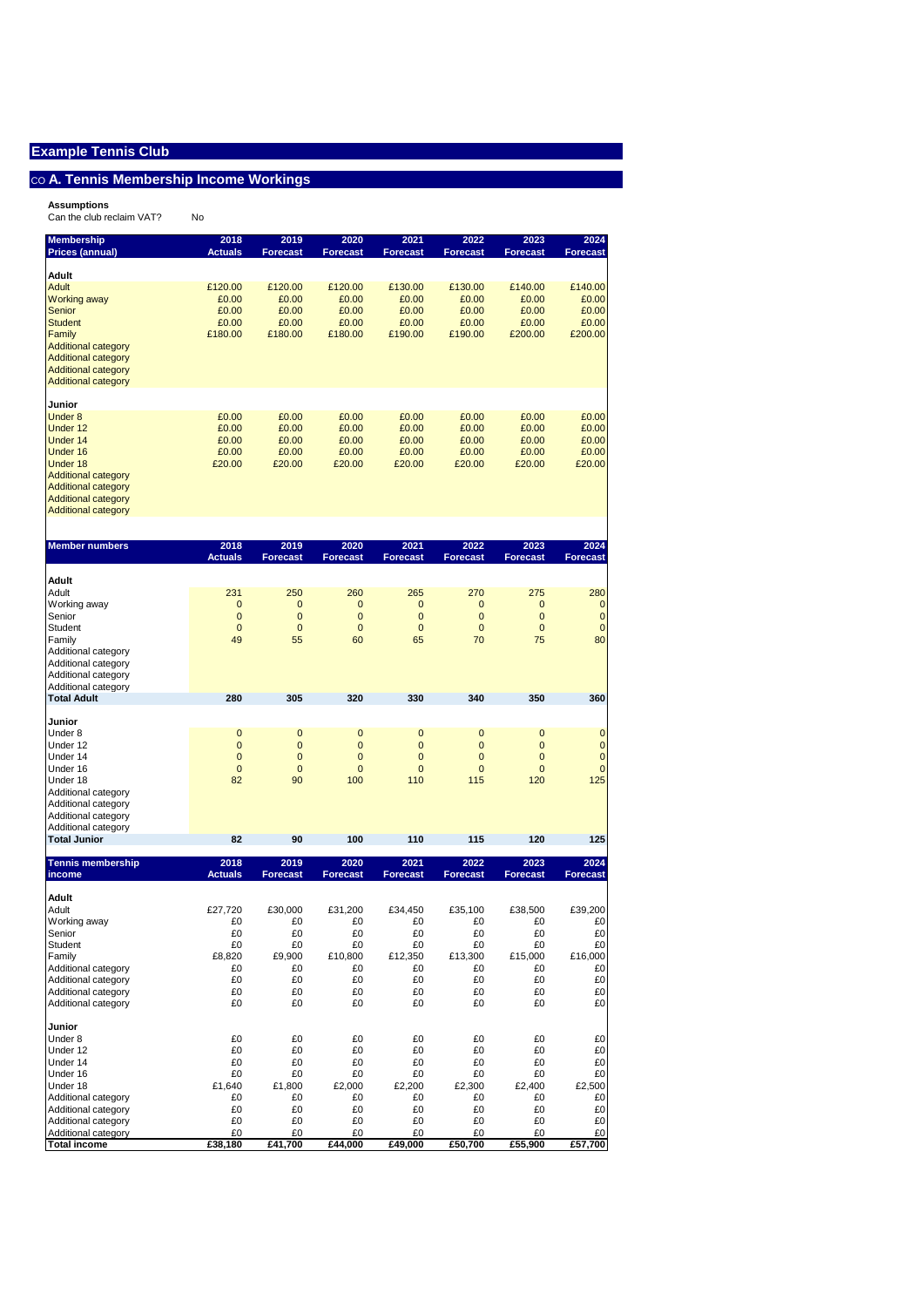## $\cos B$ . Other Memberships / Sports Income Workings

**Assumptions**<br>Can the club reclaim VAT? No<br>Is membership VATable? <mark>No</mark>

| <b>Membership</b>          | 2018           | 2019            | 2020            | 2021            | 2022            | 2023            | 2024            |
|----------------------------|----------------|-----------------|-----------------|-----------------|-----------------|-----------------|-----------------|
| <b>Prices (annual)</b>     | <b>Actuals</b> | <b>Forecast</b> | <b>Forecast</b> | <b>Forecast</b> | <b>Forecast</b> | <b>Forecast</b> | <b>Forecast</b> |
|                            |                |                 |                 |                 |                 |                 |                 |
| Gym membership             | £0.00          | £0.00           | £0.00           | £0.00           | £0.00           | £0.00           | £0.00           |
| Social member              | £0.00          | £0.00           | £0.00           | £0.00           | £0.00           | £0.00           | £0.00           |
| Hockey                     | £0.00          | £0.00           | £0.00           | £0.00           | £0.00           | £0.00           | £0.00           |
| Cricket                    | £0.00          | £0.00           | £0.00           | £0.00           | £0.00           | £0.00           | £0.00           |
| Football                   | £0.00          | £0.00           | £0.00           | £0.00           | £0.00           | £0.00           | £0.00           |
| Gym pay as you go          | £0.00          | £0.00           | £0.00           | £0.00           | £0.00           | £0.00           | £0.00           |
| <b>Additional category</b> | £0.00          | £0.00           | £0.00           | £0.00           | £0.00           | £0.00           | £0.00           |
| <b>Additional category</b> | £0.00          | £0.00           | £0.00           | £0.00           | £0.00           | £0.00           | £0.00           |
| <b>Additional category</b> | £0.00          | £0.00           | £0.00           | £0.00           | £0.00           | £0.00           | £0.00           |
| <b>Additional category</b> | £0.00          | £0.00           | £0.00           | £0.00           | £0.00           | £0.00           | £0.00           |
|                            |                |                 |                 |                 |                 |                 |                 |
| <b>Member numbers</b>      | 2018           | 2019            | 2020            | 2021            | 2022            | 2023            | 2024            |
|                            | <b>Actuals</b> | <b>Forecast</b> | <b>Forecast</b> | <b>Forecast</b> | <b>Forecast</b> | <b>Forecast</b> | <b>Forecast</b> |
|                            |                |                 |                 |                 |                 |                 |                 |
| Gym membership             | $\mathbf 0$    | $\mathbf{0}$    | $\mathbf 0$     | $\mathbf{0}$    | $\mathbf 0$     | $\mathbf 0$     | $\mathbf 0$     |
| Social member              | $\mathbf 0$    | $\mathbf{0}$    | 0               | $\mathbf{0}$    | $\mathbf 0$     | $\mathbf 0$     | $\mathbf 0$     |
| Hockey                     | $\mathbf 0$    | $\mathbf{0}$    | 0               | $\mathbf 0$     | $\mathbf 0$     | $\mathbf 0$     | $\mathbf 0$     |
| Cricket                    | $\mathbf 0$    | $\mathbf{0}$    | 0               | $\mathbf 0$     | $\mathbf 0$     | $\overline{0}$  | $\mathbf 0$     |
| Football                   | $\mathbf 0$    | $\overline{0}$  | $\overline{0}$  | $\mathbf 0$     | $\mathbf 0$     | $\overline{0}$  | $\mathbf 0$     |
| Gym pay as you go          | $\overline{0}$ | $\overline{0}$  | $\overline{0}$  | $\overline{0}$  | $\overline{0}$  | $\overline{0}$  | $\mathbf 0$     |
| Additional category        | $\overline{0}$ | $\overline{0}$  | $\overline{0}$  | $\overline{0}$  | $\overline{0}$  | $\overline{0}$  | $\mathbf 0$     |
| Additional category        | $\overline{0}$ | $\overline{0}$  | $\overline{0}$  | $\overline{0}$  | $\overline{0}$  | $\overline{0}$  | $\mathbf 0$     |
| Additional category        | $\mathbf 0$    | $\mathbf{0}$    | 0               | $\mathbf{0}$    | $\mathbf 0$     | $\overline{0}$  | $\mathbf 0$     |
| Additional category        | $\overline{0}$ | $\Omega$        | $\Omega$        | $\Omega$        | $\Omega$        | $\Omega$        | $\overline{0}$  |
|                            |                |                 |                 |                 |                 |                 |                 |
| <b>Tennis membership</b>   | 2018           | 2019            | 2020            | 2021            | 2022            | 2023            | 2024            |
| income                     | <b>Actuals</b> | <b>Forecast</b> | <b>Forecast</b> | <b>Forecast</b> | <b>Forecast</b> | <b>Forecast</b> | <b>Forecast</b> |
| Gym membership             | £0             | £0              | £0              | £0              | £0              | £0              | £0              |
| Social member              | £0             | £0              | £0              | £0              | £0              | £0              | £0              |
| Hockey                     | £0             | £0              | £0              | £0              | £0              | £0              | £0              |
| Cricket                    | £0             | £0              | £0              | £0              | £0              | £0              | £0              |
| Football                   | £0             | £0              | £0              | £0              | £0              | £0              | £0              |
| Gym pay as you go          | £0             | £0              | £0              | £0              | £0              | £0              | £0              |
| Additional category        | £0             | £0              | £0              | £0              | £0              | £0              | £0              |
| Additional category        | £0             | £0              | £0              | £0              | £0              | £0              | £0              |
| Additional category        | £0             | £0              | £0              | £0              | £0              | £0              | £0              |
| Additional category        | £0             | £0              | £0              | £0              | £0              | £0              | £0              |
|                            |                |                 |                 |                 |                 |                 |                 |
| <b>Total income</b>        | £0             | £0              | £0              | £0              | £0              | £0              | £0              |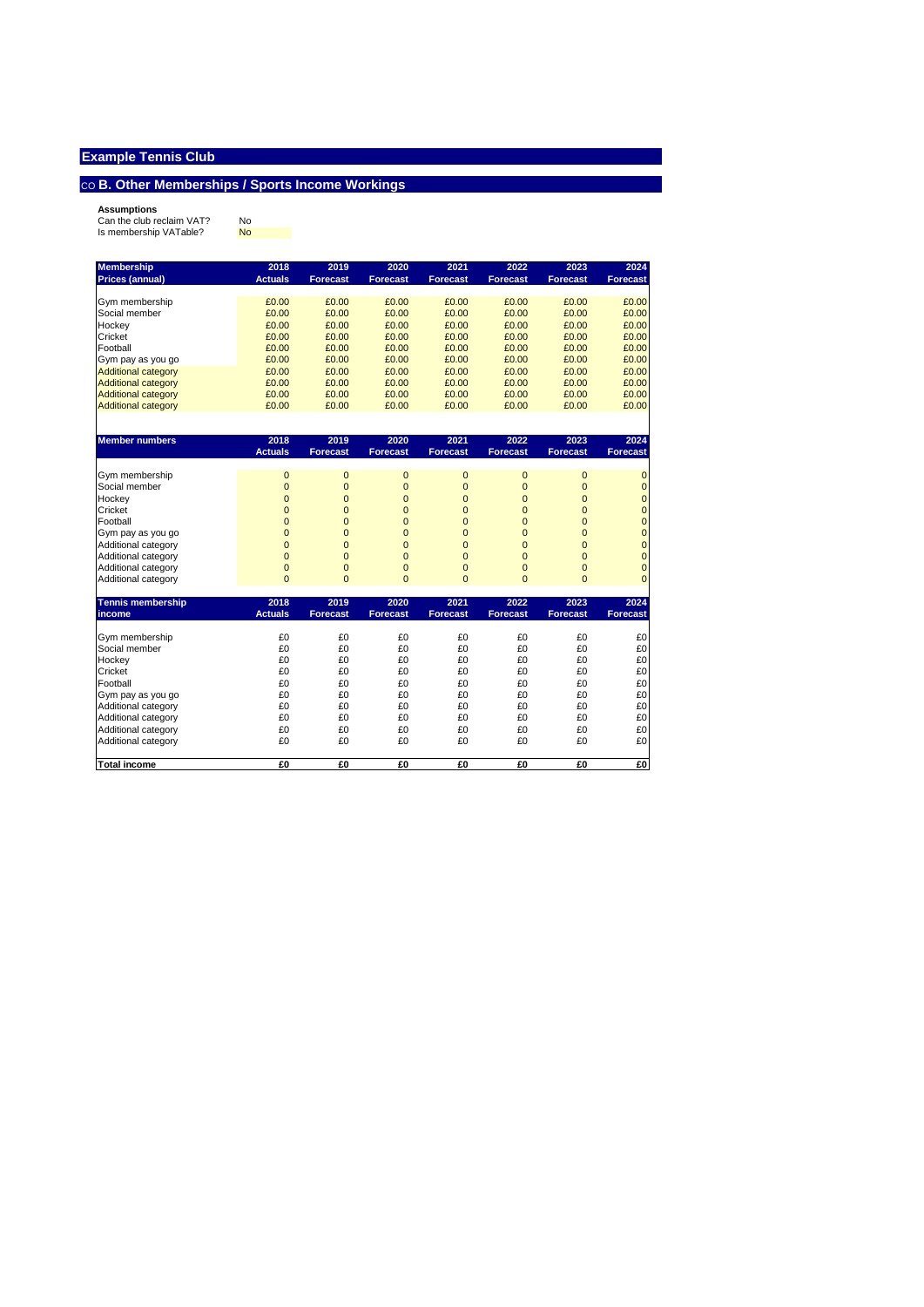# $\cos C$ . Pay and Play Income Workings

**Assumptions**<br>Can the club reclaim VAT? No<br>Is pay and play VATable? <mark>No</mark>

| Pay and Play              | 2018           | 2019            | 2020            | 2021            | 2022            | 2023            | 2024            |
|---------------------------|----------------|-----------------|-----------------|-----------------|-----------------|-----------------|-----------------|
| <b>Price</b>              | <b>Actuals</b> | <b>Forecast</b> | <b>Forecast</b> | <b>Forecast</b> | <b>Forecast</b> | <b>Forecast</b> | <b>Forecast</b> |
| Indoor                    |                |                 |                 |                 |                 |                 |                 |
| Member indoor             |                |                 |                 |                 |                 |                 |                 |
| Other indoor category     |                |                 |                 |                 |                 |                 |                 |
| Other indoor category     |                |                 |                 |                 |                 |                 |                 |
| Outdoor non floodlit      | £5.00          | £5.00           | £5.00           | £5.00           | £5.00           | £5.00           | £5.00           |
| <b>Outdoor Floodlit</b>   | £10.00         | £10.00          | £10.00          | £10.00          | £10.00          | £10.00          | £10.00          |
| <b>Member Floodlights</b> | £4.00          | £4.00           | £4.00           | £4.00           | £4.00           | £4.00           | £4.00           |
| Other outdoor category    |                |                 |                 |                 |                 |                 |                 |
| Pay and Play bookings     | 2018           | 2019            | 2020            | 2021            | 2022            | 2023            | 2024            |
|                           | <b>Actuals</b> | <b>Forecast</b> | <b>Forecast</b> | <b>Forecast</b> | <b>Forecast</b> | <b>Forecast</b> | <b>Forecast</b> |
| Indoor                    |                |                 |                 |                 |                 |                 |                 |
| Member indoor             |                |                 |                 |                 |                 |                 |                 |
| Other indoor category     |                |                 |                 |                 |                 |                 |                 |
| Other indoor category     |                |                 |                 |                 |                 |                 |                 |
| Indoor total              | $\mathbf{0}$   | $\mathbf{0}$    | $\mathbf{0}$    | $\mathbf{0}$    | $\mathbf{0}$    | $\mathbf{0}$    | $\bf{0}$        |
| Outdoor non floodlit      | 360            | 340             | 350             | 360             | 370             | 375             | 380             |
| Outdoor Floodlit          | $\Omega$       | 40              | 45              | 50              | 55              | 60              | 65              |
| <b>Member Floodlights</b> | 886            | 950             | 1.000           | 1.500           | 2.000           | 2.250           | 2,500           |
| Other outdoor category    |                |                 |                 |                 |                 |                 |                 |
| <b>Outdoor total</b>      | 1,246          | 1,330           | 1,395           | 1,910           | 2,425           | 2,685           | 2,945           |
| Pay and Play income       | 2018           | 2019            | 2020            | 2021            | 2022            | 2023            | 2024            |
|                           | <b>Actuals</b> | <b>Forecast</b> | <b>Forecast</b> | <b>Forecast</b> | <b>Forecast</b> | <b>Forecast</b> | <b>Forecast</b> |
| Indoor                    | £O             | £0              | £0              | £0              | £0              | £0              | £0              |
| Member indoor             | £0             | £0              | £0              | £0              | £0              | £0              | £0              |
| Other indoor category     | £0             | £0              | £0              | £0              | £0              | £0              | £0              |
| Other indoor category     | £0             | £0              | £0              | £0              | £0              | £0              | £0              |
| Outdoor non floodlit      | £1.800         | £1.700          | £1,750          | £1,800          | £1.850          | £1.875          | £1,900          |
| <b>Outdoor Floodlit</b>   | £0             | £400            | £450            | £500            | £550            | £600            | £650            |
| <b>Member Floodlights</b> | £3,544         | £3.800          | £4,000          | £6,000          | £8.000          | £9.000          | £10,000         |
| Other outdoor category    | £0             | £0              | £0              | £0              | £0              | £0              | £0              |
| Total                     | £5.344         | £5.900          | £6.200          | £8.300          | £10.400         | £11.475         | £12.550         |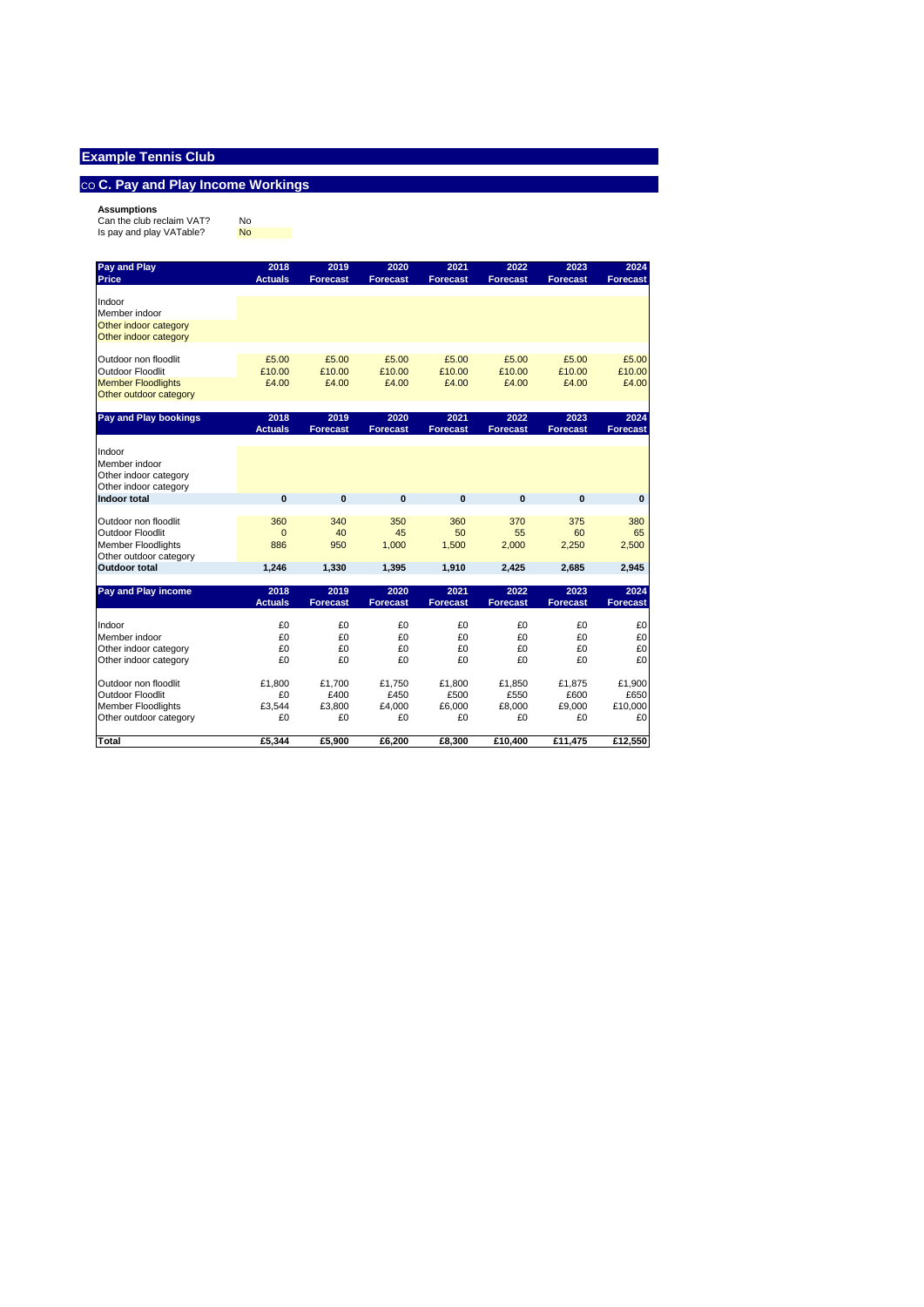## 4. Project Outcomes

## 4.1 Venue Management System

| is installed at your venue.                    | Please tell us the online management system that vertical wear Clubspark and have the membership and pay and play modules within our website. |
|------------------------------------------------|-----------------------------------------------------------------------------------------------------------------------------------------------|
| Can players at your venue book a court online? | Yes                                                                                                                                           |
| Are non members able to book a court online?   | Yes                                                                                                                                           |

## 4.2 Tennis Growth Projections

| Indicator                                                                         |                | Enter figures for 2 prior years<br>if available |           | Minimum 5 years forecasting |            |            |                 |           |  |
|-----------------------------------------------------------------------------------|----------------|-------------------------------------------------|-----------|-----------------------------|------------|------------|-----------------|-----------|--|
|                                                                                   | 2017           | 2018                                            | 2019      | 2020                        | 2021       | 2022       | 2023            |           |  |
|                                                                                   | <b>Actuals</b> | <b>Actuals</b>                                  | Forecast  | Forecast                    | Forecast   | Forecast   | <b>Forecast</b> |           |  |
| Total number of tennis members                                                    |                |                                                 | 395       | 420                         | 440        | 455        | 470             | 184       |  |
| Number of adult members<br>Number of junior members                               | 197<br>63      | 214<br>72                                       | 305<br>90 | 320<br>100                  | 330<br>110 | 340<br>115 | 350<br>120      | 136<br>48 |  |
| Total number of pay and play users                                                |                |                                                 | 1,330     | 1,395                       | 1,910      | 2,425      | 2,685           | 2,685     |  |
| Number of pay and play users (outdoors)<br>Number of pay and play users (indoors) |                |                                                 | 1,330     | 1,395                       | 1,910      | 2,425      | 2,685           | 2,685     |  |
| <b>Coaching Programme</b>                                                         | 101            | 121                                             | 145       | 165                         | 180        | 190        | 205             | 84        |  |
| Adults on the coaching programme<br>Juniors on the coaching programme             | 56<br>45       | 69<br>52                                        | 80<br>65  | 90<br>75                    | 95<br>85   | 100<br>90  | 105<br>100      | 36<br>48  |  |

4.3 Please give a brief explanation of the above projections and tell us how you will attract new participants through marketing and improving your tennis offer?



| Adult racket members           | 197    | 214    | 305    | 320    | 330    | 340    | 350    | 136    |
|--------------------------------|--------|--------|--------|--------|--------|--------|--------|--------|
| Junior and mini racket members | 63     | 72     | 90     | 100    | 110    | 115    | 120    | 48     |
| Coaching programme             | 101    | 121    | 145    | 165    | 180    | 190    | 205    | 84     |
| Pay and play                   |        |        | .330   | .395   | .910   | 2.425  | 2.685  | 2.685  |
| Cash allowing for SF           | 36.915 | 61.150 | 43.615 | 47.635 | 59.135 | 73.925 | 33.940 | 56.180 |
| Sinking fund                   | 10.821 | 18.035 | 18.035 | 28.835 | 39.635 | 50.435 | 61.235 | 72,035 |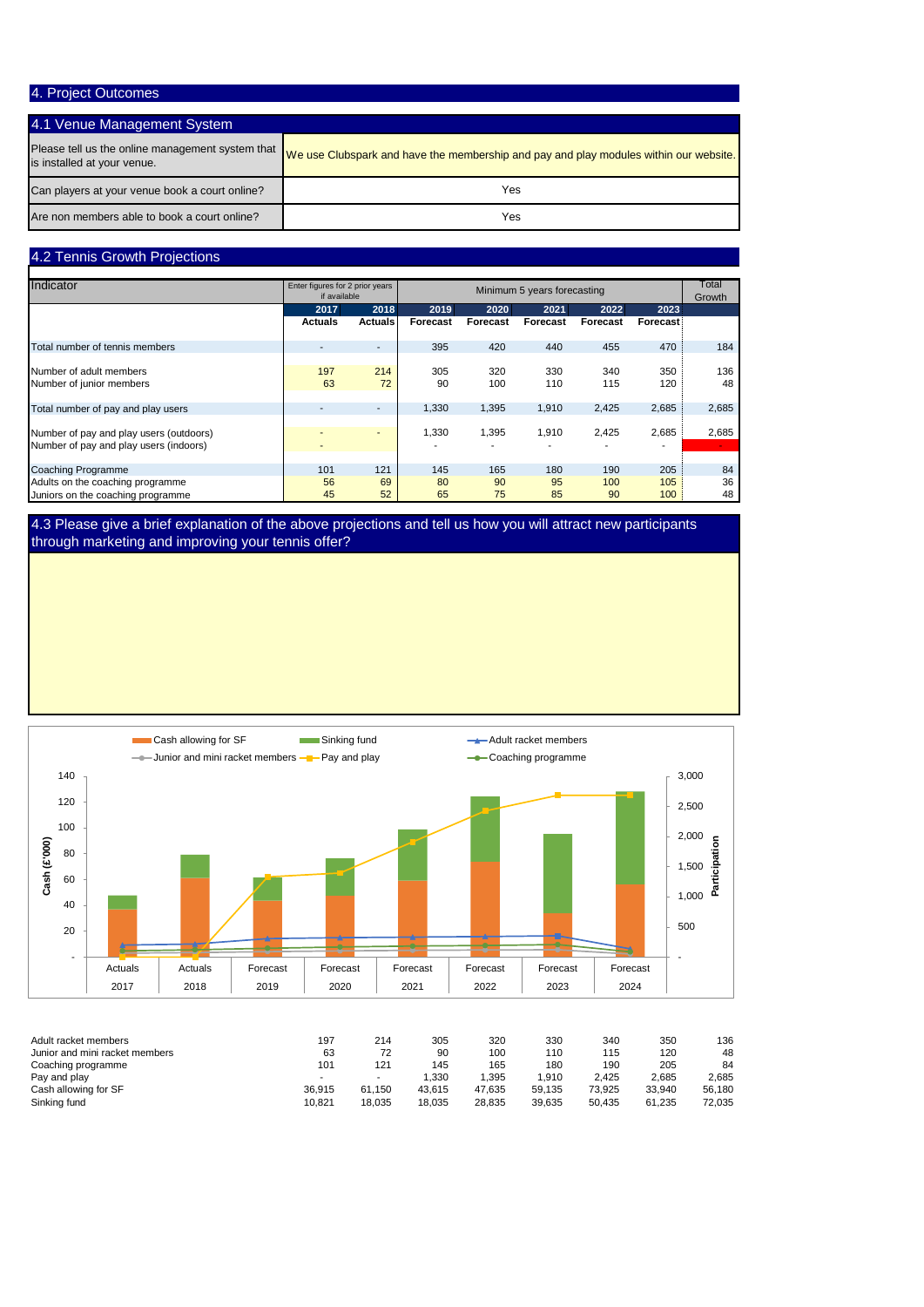## COMPLETED EXAMPLE APPLICATION FORM

| Months that accounts run from/to:                             | June to May            |                        |                         |                         |                  |                  |                  |                         |
|---------------------------------------------------------------|------------------------|------------------------|-------------------------|-------------------------|------------------|------------------|------------------|-------------------------|
|                                                               | 2017<br><b>Actuals</b> | 2018<br><b>Actuals</b> | 2019<br><b>Forecast</b> | 2020<br><b>Forecast</b> | 2021<br>Forecast | 2022<br>Forecast | 2023<br>Forecast | 2024<br><b>Forecast</b> |
|                                                               | £                      | £                      | £                       | £                       | £                | £                | £                |                         |
| <b>5.1 INCOME</b>                                             |                        |                        |                         |                         |                  |                  |                  |                         |
| <b>Tennis Membership</b><br><b>Other Memberships</b>          | 29,608                 | 38,178                 | 41,700                  | 44,000                  | 49,000           | 50,700           | 55,900           | 57,700                  |
| Pay and Play & Floodlights                                    | 3,123                  | 5,344                  | 5,900                   | 6,200                   | 8,300            | 10,400           | 11,475           | 12,550                  |
| <b>Competitions and Events</b>                                | 1,201                  | 2,200                  | 2,400                   | 2,600                   | 2,800            | 3,000            | 3,200            | 3,400                   |
| <b>Tennis Programme</b>                                       | 1,500                  | 3,317                  | 7,000                   | 7,000                   | 7,000            | 7,500            | 7,500            | 8,000                   |
| <b>Match Fees</b>                                             | 1,400                  | 2,600                  | 2,800                   | 3,000                   | 3,200            | 3,400            | 3,600            | 3,800                   |
| <b>Coaching Court Hire</b>                                    | 2,560                  | 2,875                  |                         |                         |                  |                  |                  |                         |
| <b>Rental Income</b>                                          |                        |                        |                         |                         |                  |                  |                  |                         |
| <b>Bar Sales</b>                                              | 7,119                  | 8,960                  | 9,120                   | 9,200                   | 9,300            | 9,400            | 9,500            | 9,600                   |
| <b>Bank Interest Received</b>                                 |                        |                        |                         |                         |                  |                  |                  |                         |
| <b>Sundry Income</b>                                          |                        |                        |                         |                         |                  |                  |                  |                         |
| <b>Funding for New Courts</b>                                 | 71,105                 | 20,227                 |                         |                         |                  |                  |                  |                         |
|                                                               |                        |                        |                         |                         |                  |                  |                  |                         |
| <b>Total income</b><br>A                                      | 117,616                | 83,701                 | 68,920                  | 72,000                  | 79,600           | 84,400           | 91,175           | 95,050                  |
| <b>5.2 EXPENDITURE</b>                                        |                        |                        |                         |                         |                  |                  |                  |                         |
| <b>Rent and Rates</b>                                         | 5,119                  | 7,189                  | 9,000                   | 10,000                  | 10,500           | 11,000           | 11,500           | 12,000                  |
| <b>Light and Heat</b>                                         | 1,273                  | 1,336                  | 1,500                   | 1,570                   | 1,640            | 1,700            | 1,800            | 1,900                   |
| <b>Tennis Balls</b>                                           | 1,316                  | 1,389                  | 1,400                   | 1,400                   |                  |                  |                  |                         |
| <b>Bar and Social</b>                                         | 4,695                  | 6,225                  | 7,000                   | 7,500                   | 8,000            | 8,500            | 9,000            | 9,500                   |
| Stationary                                                    | 74                     | 467                    | 450                     | 450                     | 450              | 450              | 450              | 450                     |
| Postage                                                       | 597                    | 433                    | 450                     | 450                     | 450              | 450              | 450              | 450                     |
| <b>Tee Shirts</b>                                             |                        |                        |                         |                         |                  |                  |                  |                         |
| <b>Maintenance</b>                                            | 7,099                  | 12,072                 | 12,200                  | 12,400                  | 12,500           | 12,600           | 12,700           | 12,800                  |
| Coach/Coach Equipment                                         | 2,475                  | 3,723                  | 4,000                   | 4,250                   | 4,500            | 4,750            | 5,000            | 5,250                   |
| <b>Legal Professional fees</b>                                | 175                    | 218                    | 300                     | 300                     | 300              | 300              | 300              | 300                     |
| Insurance                                                     | 1,542                  | 1,786                  | 1,800                   | 1,850                   | 1,900            | 1,950            | 2,000            | 2,150                   |
| <b>Team Costs</b>                                             | 450                    | 425                    | 450                     | 450                     | 450              | 450              | 450              | 450                     |
| <b>Wimbledon Tickets</b>                                      | 1,733                  |                        |                         |                         |                  |                  |                  |                         |
| <b>LTA Registration</b>                                       | 600                    | 850                    | 850                     | 850                     | 850              | 850              | 850              | 850                     |
| Jack Petchy Misc. Expenditure                                 | 390                    | 1,344                  | 500                     | 500                     | 500              | 500              | 500              | 500                     |
| Website                                                       | 1,020                  | 1,020                  | 1,000                   | 1,000                   | 1,000            | 1,000            | 1,000            | 1,000                   |
| <b>Sundry</b>                                                 | 1,293                  | 1,790                  | 1,800                   | 1,850                   | 1,900            | 1,950            | 2,000            | 2,050                   |
| Cleaning                                                      |                        |                        |                         |                         |                  |                  |                  |                         |
| <b>New Court Expenditure</b><br>Depreciation - DO NOT DELETE  | 94,022                 | 18,348                 |                         |                         |                  |                  |                  |                         |
|                                                               |                        |                        |                         |                         |                  |                  |                  |                         |
| <b>Total costs</b><br>в                                       | 123,873                | 58,615                 | 42.700                  | 44.820                  | 44.940           | 46.450           | 48.000           | 49,650                  |
| $A - B = C$<br>Operating profit/(loss) before tax & dividends | (6, 257)               | 25,086                 | 26,220                  | 27,180                  | 34,660           | 37,950           | 43,175           | 45,400                  |
|                                                               |                        |                        |                         |                         |                  |                  |                  |                         |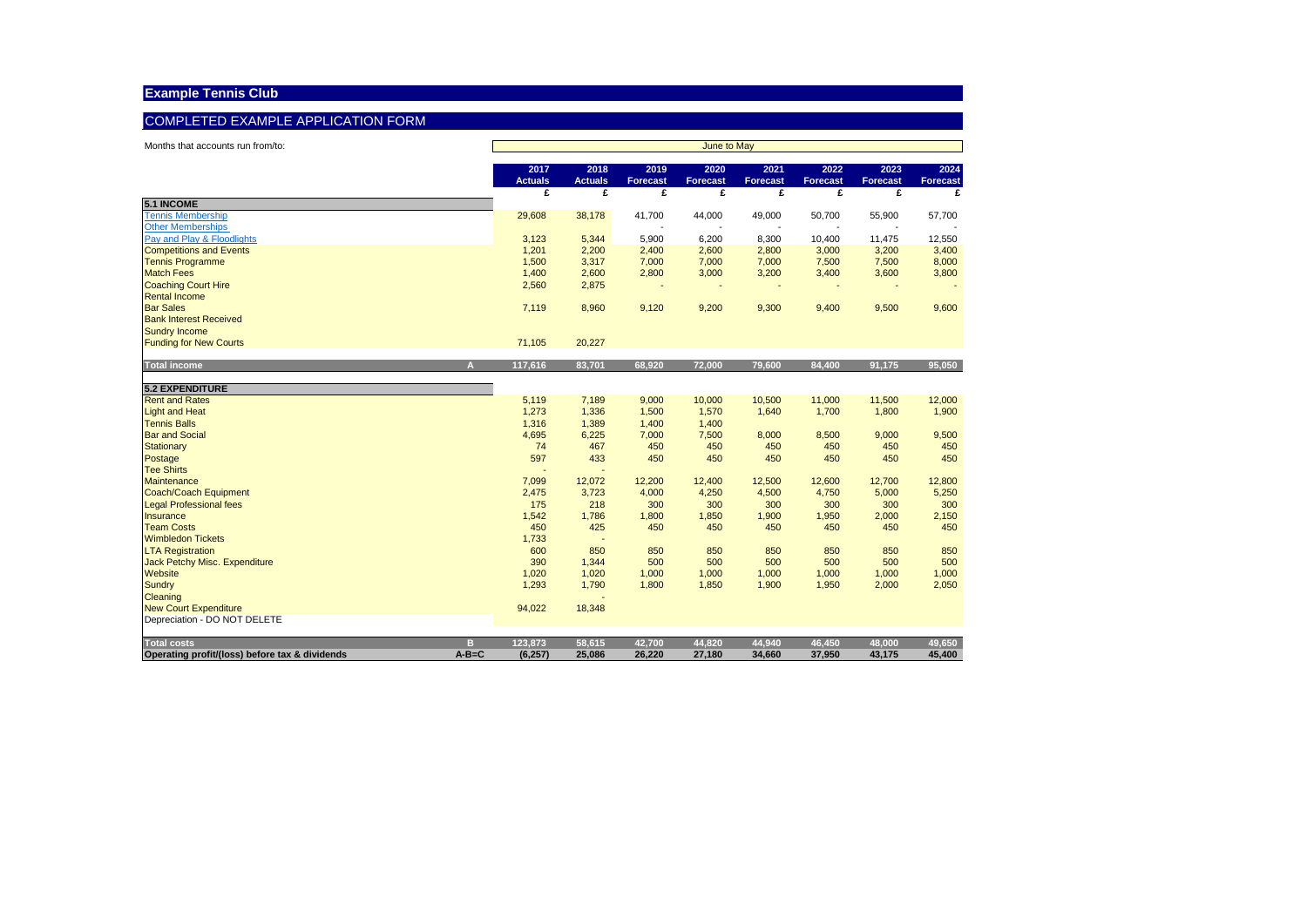| <b>COMPLETED EXAMPLE APPLICATION FORM</b>                                                                |           |                             |                             |                       |                              |                              |                          |                              |                   |  |
|----------------------------------------------------------------------------------------------------------|-----------|-----------------------------|-----------------------------|-----------------------|------------------------------|------------------------------|--------------------------|------------------------------|-------------------|--|
| Months that accounts run from/to:                                                                        |           | <b>June to May</b>          |                             |                       |                              |                              |                          |                              |                   |  |
|                                                                                                          |           | 2017<br><b>Actuals</b><br>£ | 2018<br><b>Actuals</b><br>£ | 2019<br>Forecast<br>£ | 2020<br><b>Forecast</b><br>£ | 2021<br><b>Forecast</b><br>£ | 2022<br>Forecast<br>£    | 2023<br><b>Forecast</b><br>£ | 2024<br>Forecast  |  |
| <b>Cashflow adjustments</b>                                                                              |           |                             |                             |                       |                              |                              |                          |                              |                   |  |
| 5.3 Working capital movements and non-cash items                                                         |           |                             |                             |                       |                              |                              |                          |                              |                   |  |
| (Increase)/decrease in debtors & prepayments<br>(Increase)/decrease in stock                             |           | (241)                       | (16)                        |                       |                              |                              |                          |                              |                   |  |
| Increase/(decrease) in creditors & accruals (excl loans)<br>Depreciation (will be entered automatically) |           | 4,995                       | 9,359                       |                       |                              |                              |                          |                              |                   |  |
| Other non-cash items                                                                                     | D         | 4,754                       | 9,343                       |                       |                              |                              |                          |                              |                   |  |
| Net cashflow from operations                                                                             | $C+D = E$ | (1, 503)                    | 34,429                      | 26.220                | 27,180                       | 34,660                       | 37,950                   | 43,175                       | 45.400            |  |
| 5.4 Project and club/facility financing                                                                  |           |                             |                             |                       |                              |                              |                          |                              |                   |  |
| Receipt of LTA Loan                                                                                      |           |                             |                             | 84,000                |                              |                              |                          |                              |                   |  |
| (LTA loan repayments)<br>London Marathon Charitable Trust                                                |           |                             |                             | 45,000                | (8,400)                      | (8,400)                      | (8,400)                  | (8,400)                      | (8,400)           |  |
| <b>Receipt of LTA Grant</b>                                                                              |           |                             |                             |                       |                              |                              |                          |                              |                   |  |
| Old LTA Loan 1<br>Old LTA Loan 2                                                                         |           | (1,000)                     | (1,000)<br>(1,980)          | (500)<br>(3,960)      | (3,960)                      | (3,960)                      | (3,960)                  | (3,960)                      | (3,960)           |  |
|                                                                                                          |           |                             |                             |                       |                              |                              |                          |                              |                   |  |
| Total project and club financing                                                                         | F         | (1,000)                     | (2,980)                     | 124,540               | (12, 360)                    | (12, 360)                    | (12, 360)                | (12, 360)                    | (12, 360)         |  |
| 5.5 Capital expenditure and projects                                                                     |           |                             |                             |                       |                              |                              |                          |                              |                   |  |
| <b>Application Project Cost</b>                                                                          |           |                             |                             | (168, 295)            |                              |                              |                          |                              |                   |  |
| Other asset purchases<br><b>Total capital expenditure</b>                                                | G         | ٠                           | ٠                           | (168, 295)            | ٠                            |                              | $\overline{\phantom{a}}$ | (60,000)<br>(60,000)         |                   |  |
| <b>5.6 Tax</b>                                                                                           |           |                             |                             |                       |                              |                              |                          |                              |                   |  |
| Tax received                                                                                             |           |                             |                             |                       |                              |                              |                          |                              |                   |  |
| (Tax paid)<br><b>Total tax cash movement</b>                                                             | H         |                             |                             |                       |                              |                              |                          |                              | $\blacksquare$    |  |
|                                                                                                          |           |                             |                             |                       |                              |                              |                          |                              |                   |  |
| 5.7 Cash                                                                                                 |           |                             |                             |                       |                              |                              |                          |                              |                   |  |
| Net Cash Movement<br>Cash balance brought forward (ensure agrees to accounts)                            | Sum E:I   | (2,503)<br>50,239           | 31,449<br>47,736            | (17, 535)<br>79,185   | 14,820<br>61,650             | 22,300<br>76,470             | 25,590<br>98,770         | (29, 185)<br>124,360         | 33,040<br>95,175  |  |
|                                                                                                          |           |                             |                             |                       |                              |                              |                          |                              |                   |  |
| Cash balance carried forward (CF)<br>non S/F cash (C/F should always be more than the S/F)               |           | 47,736<br>36,915            | 79,185<br>61,150            | 61,650<br>43,615      | 76,470<br>47,635             | 98,770<br>59,135             | 124,360<br>73,925        | 95,175<br>33,940             | 128,215<br>56,180 |  |
|                                                                                                          |           |                             |                             |                       |                              |                              |                          |                              |                   |  |
| 5.8 Sinking Fund (S/F)                                                                                   |           |                             |                             |                       |                              |                              |                          |                              |                   |  |
| Balance B/F<br>(Movement Out)                                                                            |           | 8,416                       | 10,821                      | 18,035                | 18,035                       | 28,835                       | 39,635                   | 50,435                       | 61,235            |  |
| Movement In (Tennis)                                                                                     |           | 2,405                       | 7,214                       |                       | 10,800                       | 10,800                       | 10,800                   | 10,800                       | 10,800            |  |
| Movement In (Other Facilities)<br><b>Balance C/F</b>                                                     |           | 10,821                      | 18,035                      | 18,035                | 28,835                       | 39,635                       | 50,435                   | 61,235                       | 72,035            |  |